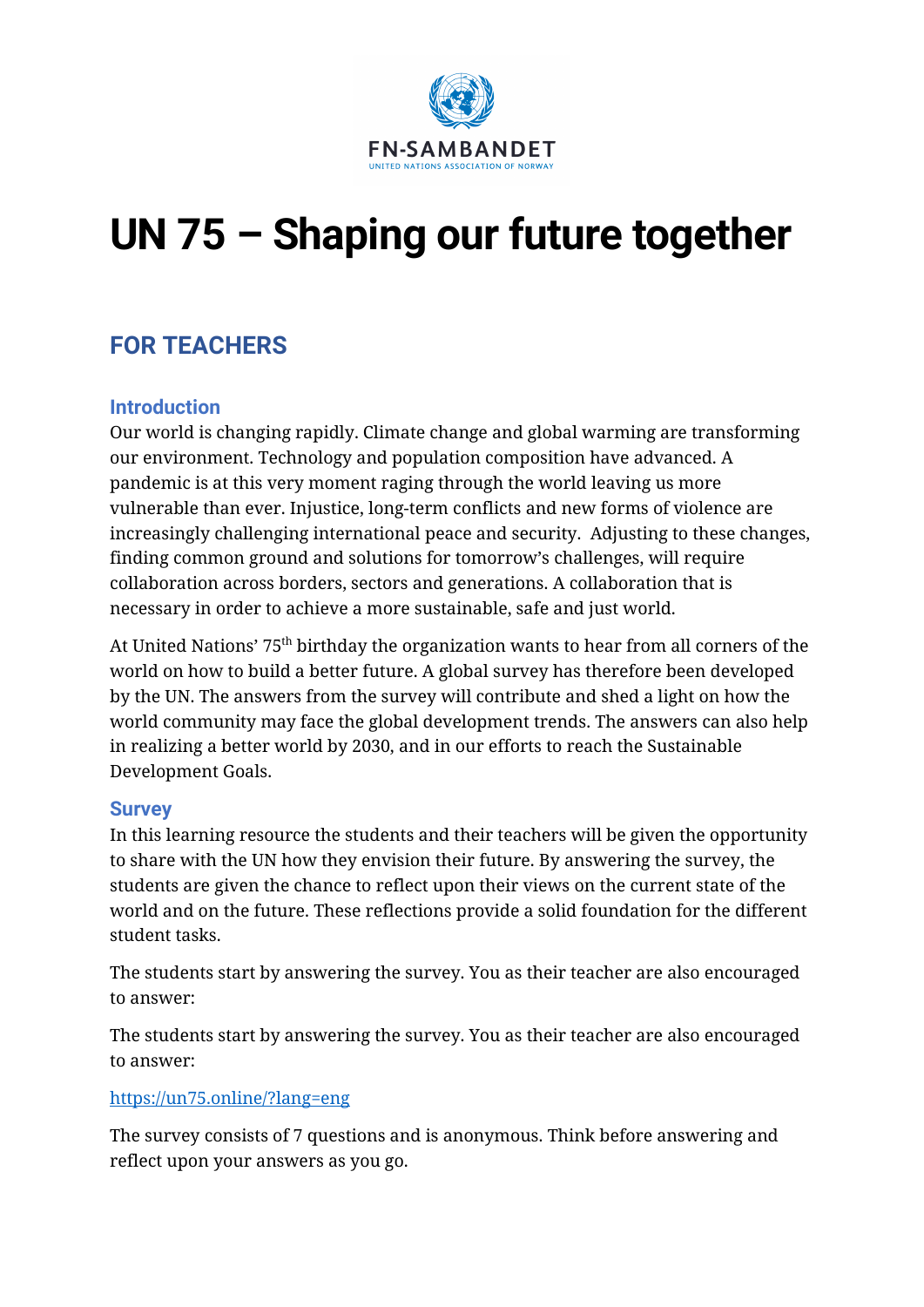

### **The world today and tomorrow – writing task**

In this task, the students are asked to write a text based on the following scenario:

Imagine the following: For the United Nations 75th anniversary, the UN has published a writing contest for young adults. The purpose of the contest is to hear from young adults on their views upon the current and future world. You are asked to write a contribution to this contest. Your text should include your views upon the world today (strengths and challenges), your thoughts upon current and future international relations and your hopes for the future as seen from a global perspective. Make the title of your text "The world today and tomorrow".

### **The world in 2045 – classroom discussion**

Find a suitable setting for a classroom discussion. Either a digital platform, such as Zoom, Whereby, Microsoft Teams, or as a classroom discussion.

The students will be given three topics to discuss in this task. The first is to define and reflect upon values the students find the most important today. The second is to reflect upon what it would take to make the world a better place by the year of 2045. The third is to define and reflect upon how the international community can make the world a better place.

Useful bullet points for the classroom discussion include:

- Given that the world is going to be better in 25 years, what are the most important areas the international community should focus on? Why?
- Who has the responsibility for making a better future? Us? Your country as a whole? Heads of States? The United Nations? Others?
- What can you do today that will make the world a better place 25 years from now?
- Which values do you consider the most important to cherish in order to make the world better 25 years from now on your school, in your country, in Europe and in the world?
- Are you convinced that the world is going to be a better place 25 years from now? Why? Why not?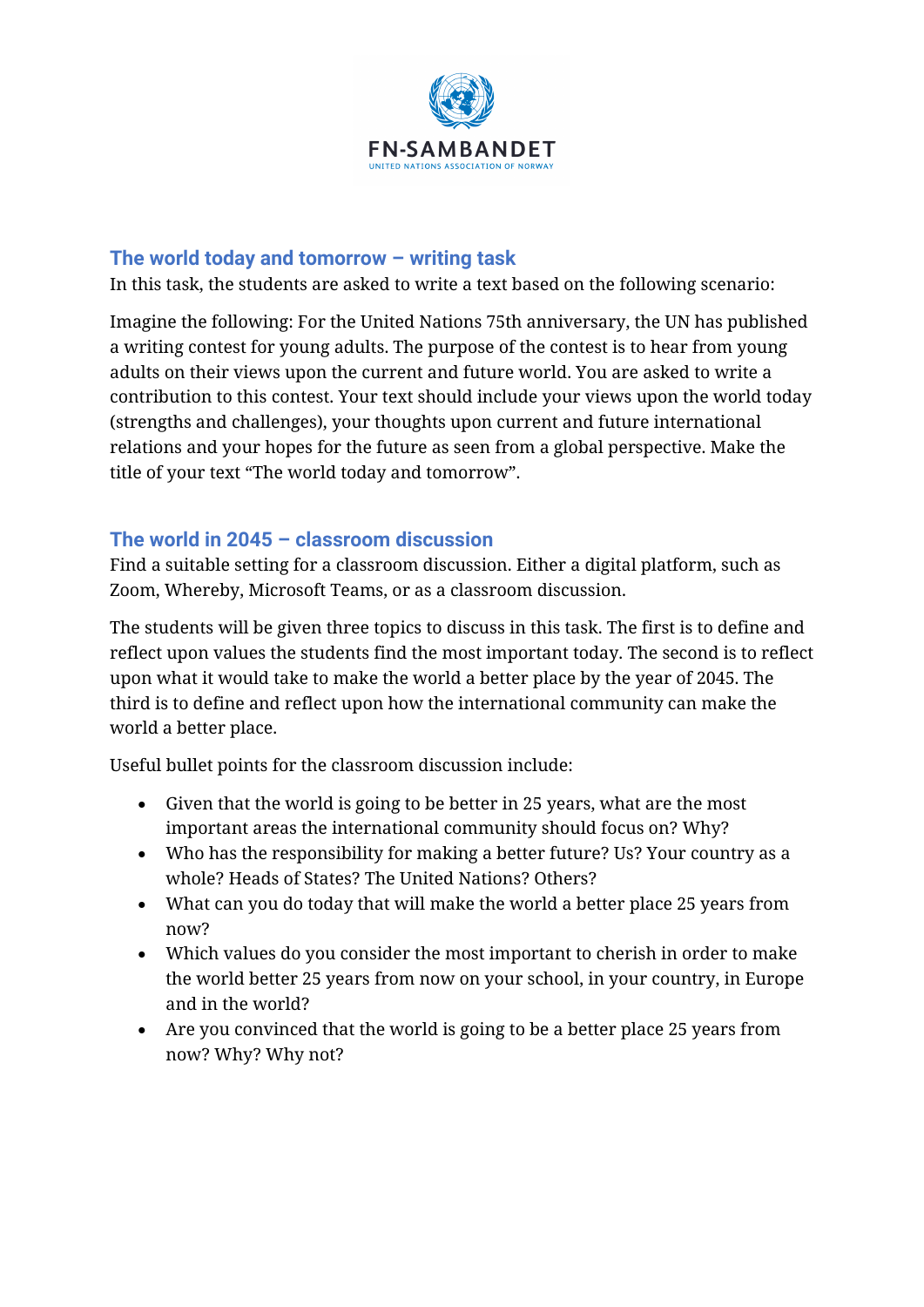

#### **My wish list – group chat**

The students are asked to discuss in smaller groups. One purpose of this task is to challenge the students on their views and opinions through critical questions from their peers.

Divide the students into groups of 3-4. The teacher is encouraged to participate as an observer either physically or digitally when the groups meet. The students will spend five minutes to write a wish list on how they would like to see the world 25 years from now. After five minutes, the students will take turns presenting their wish lists, highlighting their proposed solutions and foreseen challenges. After one student has presented their wish list, the rest of the group are strongly encouraged to give critical and constructive feedback.

Useful questions include:

- Why do you consider X to be a greater challenge than Y?
- How do you think the world should address this challenge?
- Who do you think would benefit the most from a world without this challenge?

The main takeaways from this task are the reflections and the conversations that evolve from the different wish lists. It should therefore be given time to address discussions relevant to the topics being presented.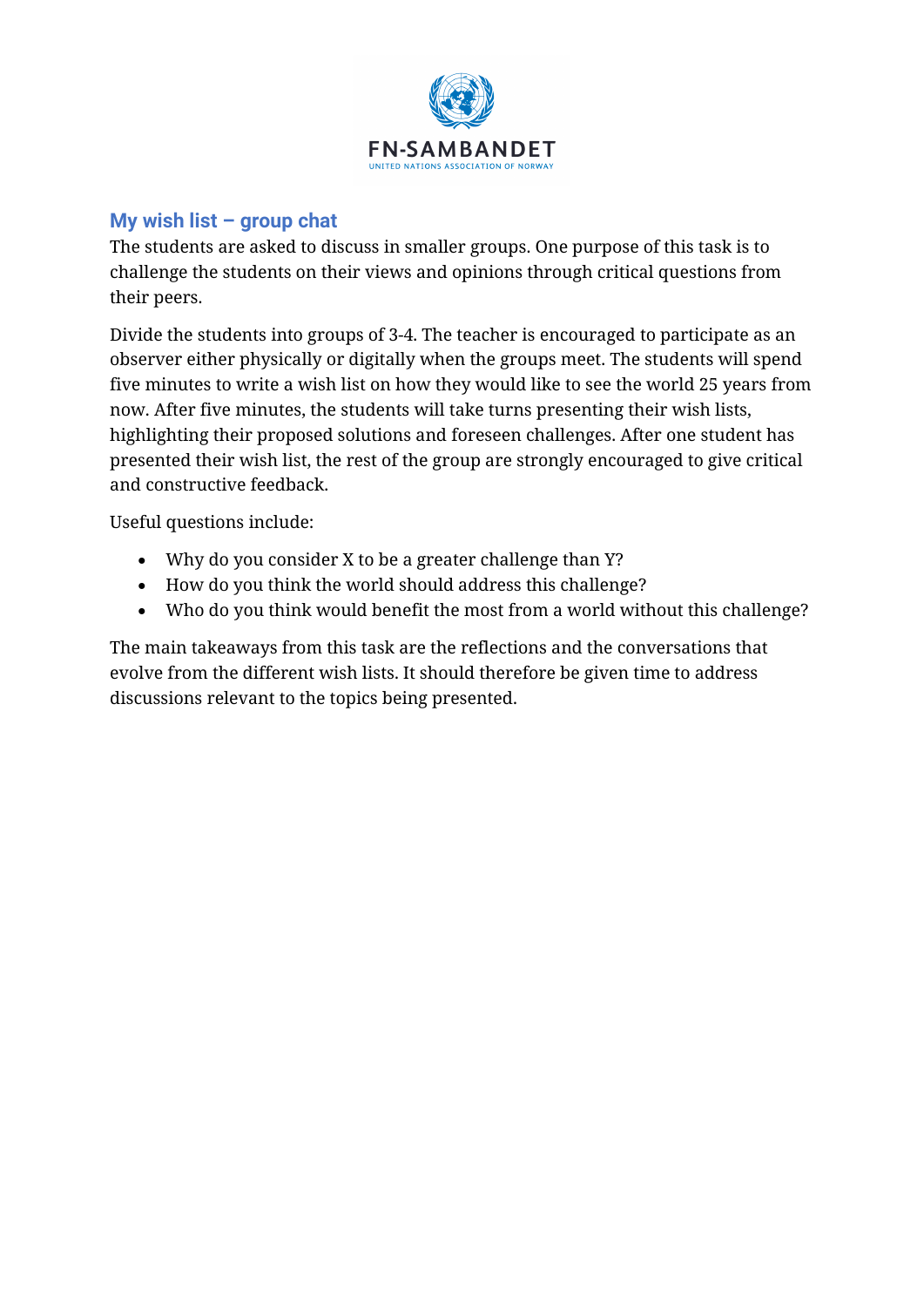

## **FOR STUDENTS**

#### **Survey**

At United Nations' 75<sup>th</sup> birthday the organization wants to hear from all corners of the world on how to build a better future. A global survey has therefore been developed by the UN. The answers from the survey will contribute and shed a light on how the world community may face the global development trends. The answers can also help in realizing a better world by 2045, when the UN will celebrate its 100th birthday.

Do the survey by clicking on the following link:

#### <https://un75.online/?lang=eng>

The survey consists of 7 questions and is anonymous. Think before answering and reflect upon your answers as you go.

### **The world today and tomorrow**

Imagine the following: For the United Nations 75th anniversary, the UN has published a writing contest for young adults. The purpose of the contest is to hear from young adults and their views upon the current and future world. You are asked to write a contribution to this contest. Your text should include your views upon the world today (strengths and challenges), your thoughts upon current and future international relations and your hopes for the future seen from a global perspective. Make the title of your text "The world today and tomorrow".

### **The world in 2045**

Prepare for the classroom discussion by reflecting upon the questions below. Also, prepare to give reasons for your answers and reflections:

- Given that the world is going to be better in 25 years, what are the most important areas the international community should focus on? Why?
- Who has the responsibility for making a better future? Us? Your country as a whole? Heads of States? The United Nations? Others?
- What can you do today that will make the world a better place 25 years from now?
- Which values do you consider the most important in order to make the world better 25 years from now? On your school, in your country, in Europe and in the world?